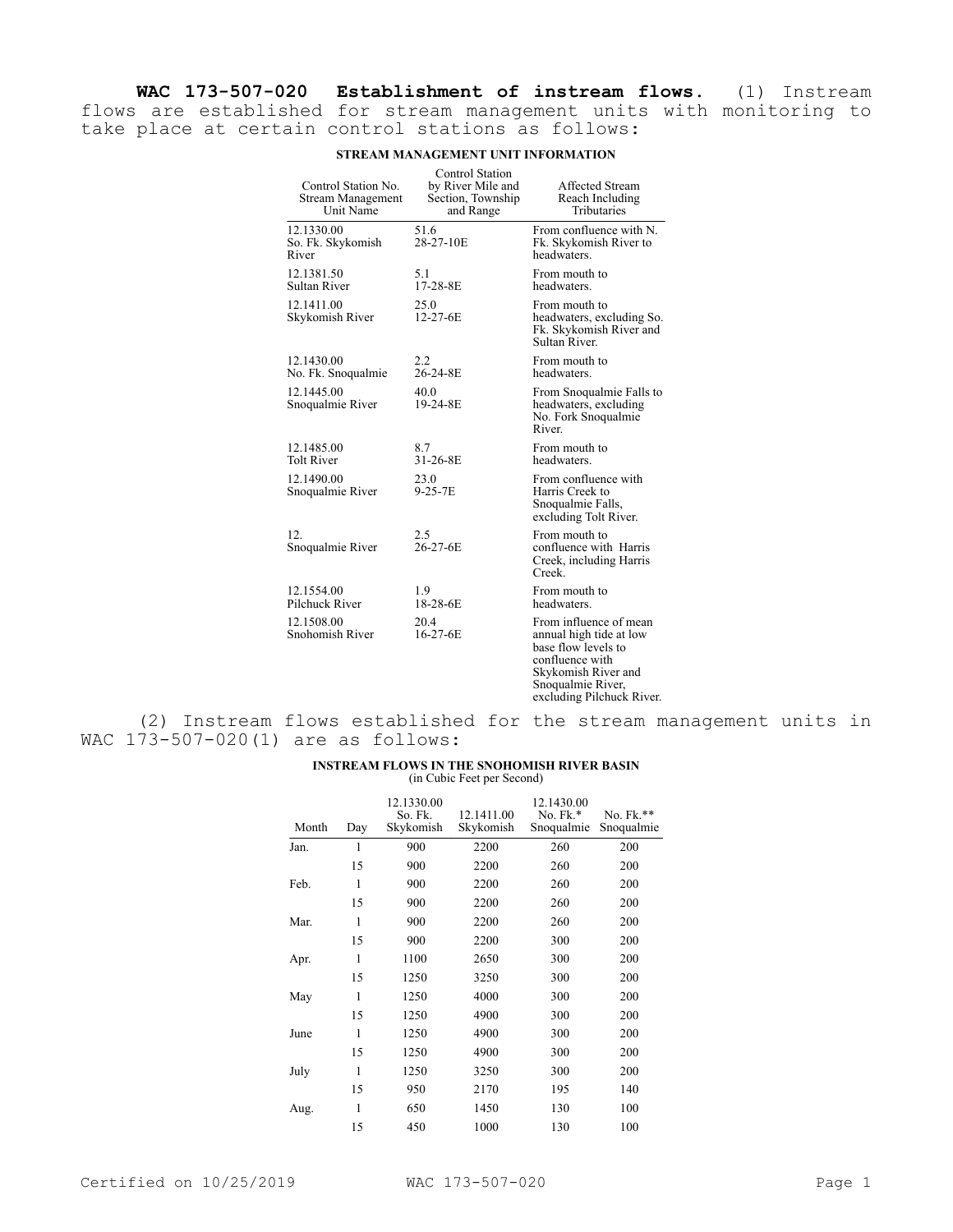## **INSTREAM FLOWS IN THE SNOHOMISH RIVER BASIN** (in Cubic Feet per Second)

| Month | Day | 12.1330.00<br>So. Fk.<br>Skykomish | 12.1411.00<br>Skykomish | 12.1430.00<br>$No. Fk.*$<br>Snoqualmie | No. $Fk.**$<br>Snoqualmie |
|-------|-----|------------------------------------|-------------------------|----------------------------------------|---------------------------|
| Sept. | 1   | 450                                | 1000                    | 130                                    | 100                       |
|       | 15  | 450                                | 1000                    | 130                                    | 100                       |
| Oct.  | 1   | 550                                | 1300                    | 130                                    | 130                       |
|       | 15  | 700                                | 1700                    | 165                                    | 165                       |
| Nov.  | 1   | 900                                | 2200                    | 210                                    | 200                       |
|       | 15  | 900                                | 2200                    | 260                                    | 200                       |
| Dec.  | 1   | 900                                | 2200                    | 260                                    | 200                       |
|       | 15  | 900                                | 2200                    | 260                                    | 200                       |
|       |     |                                    |                         |                                        |                           |

\* Normal year flows must be maintained at all times unless a critical condition is declared by the director. The director, or his designee, may authorize, in consultation with the state departments of fisheries and wildlife, a reduction in instream flows during a critical condition period. At no time are diversions subject to this regulation permitted for any reason when flows fall below the following critical year flows, except where a declaration of overriding considerations of public interest is made by the director.

| ** | Critical year flows represent flows below which the department<br>believes substantial damage to instream values will occur. |  |  |  |  |  |  |
|----|------------------------------------------------------------------------------------------------------------------------------|--|--|--|--|--|--|
|    | 12.1445.00                                                                                                                   |  |  |  |  |  |  |
|    | .<br>.                                                                                                                       |  |  |  |  |  |  |

| Month | Day          | 12.1381.50<br>Sulton | Snoqualmie<br>(above Falls) | 12.1485.50<br>Tolt River* | Tolt<br>River** |
|-------|--------------|----------------------|-----------------------------|---------------------------|-----------------|
| Jan.  | $\mathbf{1}$ |                      | 1550                        | 280                       | 190             |
|       | 15           |                      | 1550                        | 280                       | 190             |
| Feb.  | $\mathbf{1}$ |                      | 1550                        | 280                       | 190             |
|       | 15           |                      | 1550                        | 280                       | 190             |
| Mar.  | $\mathbf{1}$ |                      | 1550                        | 280                       | 190             |
|       | 15           |                      | 1550                        | 280                       | 190             |
| Apr.  | $\mathbf{1}$ |                      | 1550                        | 280                       | 190             |
|       | 15           |                      | 1550                        | 280                       | 190             |
| May   | $\mathbf{1}$ |                      | 1550                        | 280                       | 190             |
|       | 15           |                      | 1550                        | 280                       | 190             |
| June  | $\mathbf{1}$ |                      | 1550                        | 280                       | 190             |
|       | 15           |                      | 1550                        | 280                       | 165             |
| July  | $\mathbf{1}$ |                      | 1550                        | 280                       | 140             |
|       | 15           |                      | 1100                        | 240                       | 120             |
| Aug.  | $\mathbf{1}$ |                      | 770                         | 170                       | 120             |
|       | 15           |                      | 600                         | 120                       | 120             |
| Sept. | $\mathbf{1}$ |                      | 600                         | 120                       | 120             |
|       | 15           |                      | 600                         | 120                       | 120             |
| Oct.  | $\mathbf{1}$ |                      | 820                         | 190                       | 185             |
|       | 15           |                      | 1100                        | 280                       | 190             |
| Nov.  | $\mathbf{1}$ |                      | 1550                        | 280                       | 190             |
|       | 15           |                      | 1550                        | 280                       | 190             |
| Dec.  | $\mathbf{1}$ |                      | 1550                        | 280                       | 190             |
|       | 15           |                      | 1550                        | 280                       | 190             |
|       |              |                      |                             |                           |                 |

Normal year flows must be maintained at all times unless a critical condition is declared by the director. The director, or his designee, may authorize, in consultation with the state departments of fisheries and wildlife, a reduction in instream flows during a critical condition period. At no time are diversions subject to this regulation permitted for any reason when flows fall below the following critical year flows, except where a declaration of overriding considerations of public interest is made by the director.

\*\* Critical year flows represent flows below which the department believes substantial damage to instream values will occur.